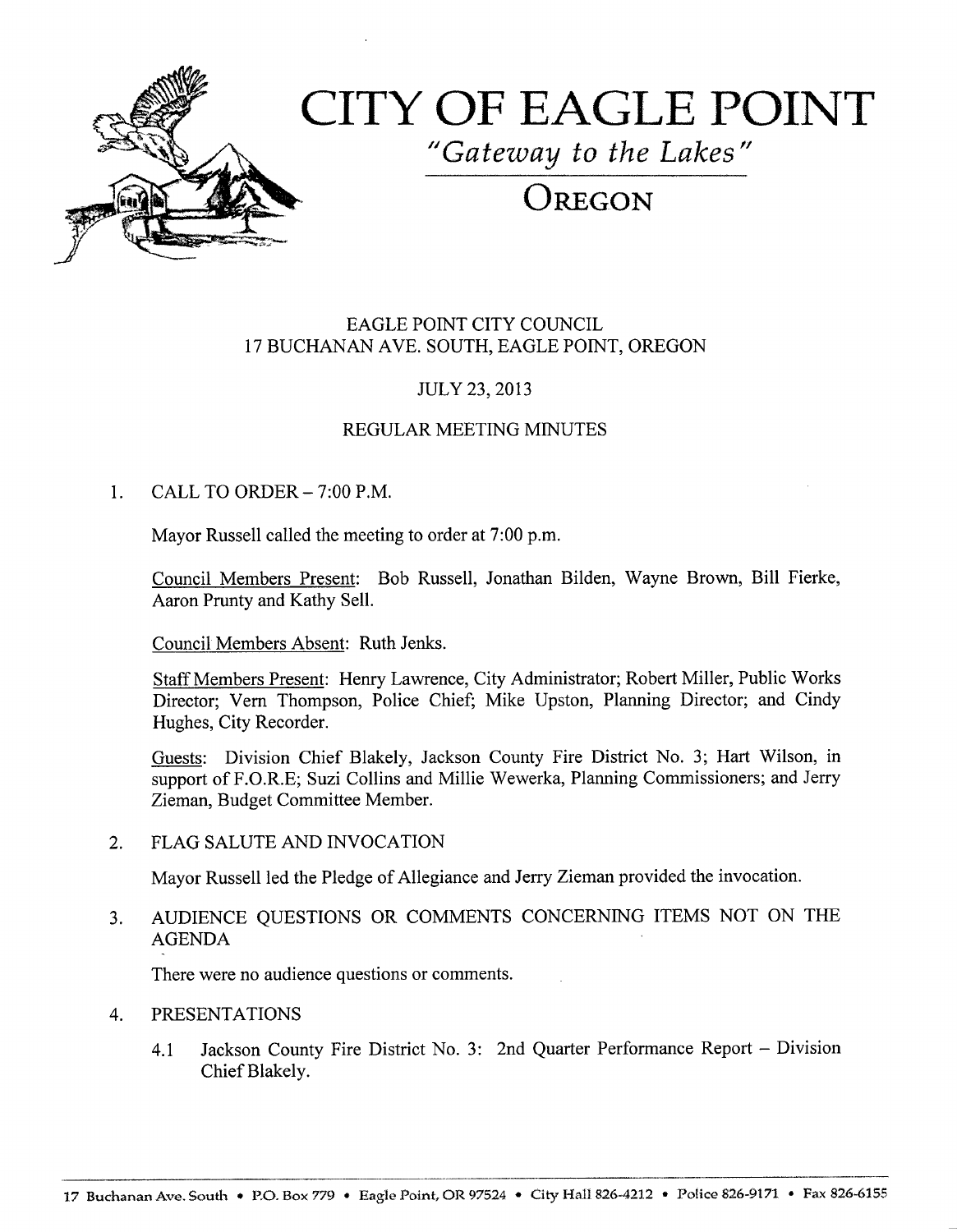Division Chief Blakely presented the 2nd Quarter Performance Report (Submission No. 1) for the period of April through June, 2013. The following topics were No. 1) for the period of April through June,  $2013$ . reviewed:

- Incident response times by hour of day, day of week, and an overall increase by 11. 4% in call volume. Currently analyzing data to determine reason for increase.
- White City Fire Station is the busiest in the District which is attributable to its central proximity throughout the District.
- Fire  $&$  Life Safety walk-through visits at industrial plants.
- Staffing throughout the District and recruitment/interviews for volunteers in rural areas.
- Consideration of Request for Proposals (RFP) for District owned mobile homes in rural areas.
- Discussions with the City of Medford about sharing cooperative services.
- Training over 400 courses, 160 topics, delivered at an average of 48 hours training received by each member. Complex training in May.
- Revenue decreased due to property tax revenue being down, and reduction of assessed value and property tax collection.
- Risk Assessment by Intera.
- OSHA inspection.
- Goals statement updated.
- Eagle Point statistics including 343 incidents during the  $2<sup>nd</sup>$  quarter.

A brief discussion followed the presentation by Division Chief Blakely.

4.2 F.O.R.E. — Friends of Research and Extension regarding possible May 2014 ballot measure to fund Research and Extension Service.

On behalf of F.O.R.E., Hart Wilson presented <sup>a</sup> request for support of <sup>a</sup> Resolution approving the Petition and Order to initiate formation of the Jackson County 4-H, Master Gardeners, and Agricultural Extension Service District. During Ms. Wilson working career she has held a number of positions, ranging from high school teacher to owner/operator of an Ohio vineyard with . 5M in annual sales. Ms. Wilson attributed her career success to a foundation in 4- H as well as receiving assistance at the vineyard from the local extension service.

Ms. Wilson provided handouts with the history of the proposed Special District with examples of a Resolution, Petition, and Order (Submission No. 2). A partial loss of funding from Jackson County generated interest in <sup>a</sup> proposed Special District. The Petition for the proposed Special District would provide a permanent maximum tax rate limit of .05 per \$1,000 of assessed value. That amount would result in a yearly fee of about \$8 for the average home in Jackson County with an assessed value of 158, 800.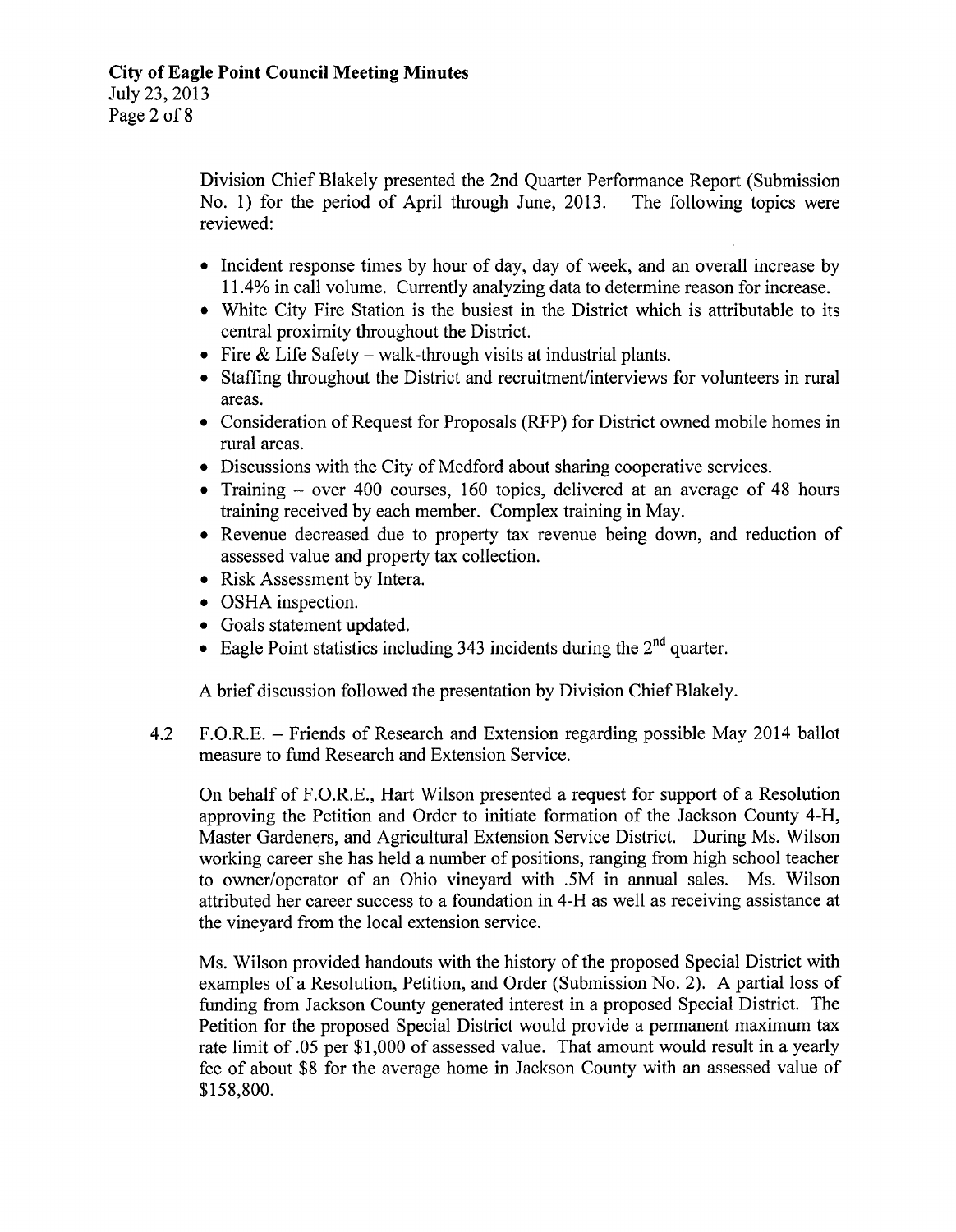Following the presentation, a brief discussion led to the Council's support of placing <sup>a</sup> Resolution for the Petition on the next agenda. It was noted that ultimately, the voters would determine whether or not they would support another Special District.

#### 5. PUBLIC HEARINGS

There were no public hearings on the agenda.

- 6. CONSENT CALENDAR
	- 6. <sup>1</sup> Presentation of Regular Meeting Minutes of July 9, 2013.

Mayor Russell announced the Consent Calendar and asked for a motion. Councilor Bilden moved to approve the Consent Calendar as presented and Council President Fierke seconded the motion. There was no further discussion. Roll call: Kathy Sell, aye; Bill Fierke, aye; Wayne Brown, aye; Aaron Prunty, aye; Jonathan Bilden, aye; Bob Russell, aye; and Ruth Jenks, absent. The motion passed unanimously by those present.

#### 7. CONSIDERATION OF ITEMS REMOVED FROM THE CONSENT CALENDAR

There were no items considered for removal from the Consent Calendar.

#### 8. PRESENTATION OF BILLS TO BE PAID

Mayor Russell asked if there were any questions about the bills to be paid including the Additional Bills List (Submission No. 3). Henry Lawrence, City Administrator, reviewed the items on the Additional Bills List. Councilor Bilden moved to approve the Bills to be Paid including the Additional Bills List and Councilor Brown seconded the motion. There was no further discussion. Roll call: Aaron Prunty, aye; Bill Fierke, aye; Wayne Brown, aye; Jonathan Bilden, aye; Kathy Sell, aye; Bob Russell, aye; and Ruth Jenks, absent. The motion passed unanimously by those present.

#### 9. OLD BUSINESS

There was no old business to discuss.

#### 10. NEW BUSINESS

10.1 Ordinance No. 2013-02. In the matter of repealing Ordinance No. 2012-03, and affirming the creation of the Eagle Point Economic Development Commission, adopting a membership structure, term limits, Commission duties, and procedural rules.

Henry Lawrence, City Administrator, asked Council President Fierke and Councilor Bilden to talk about the first two items on the agenda. Council President Fierke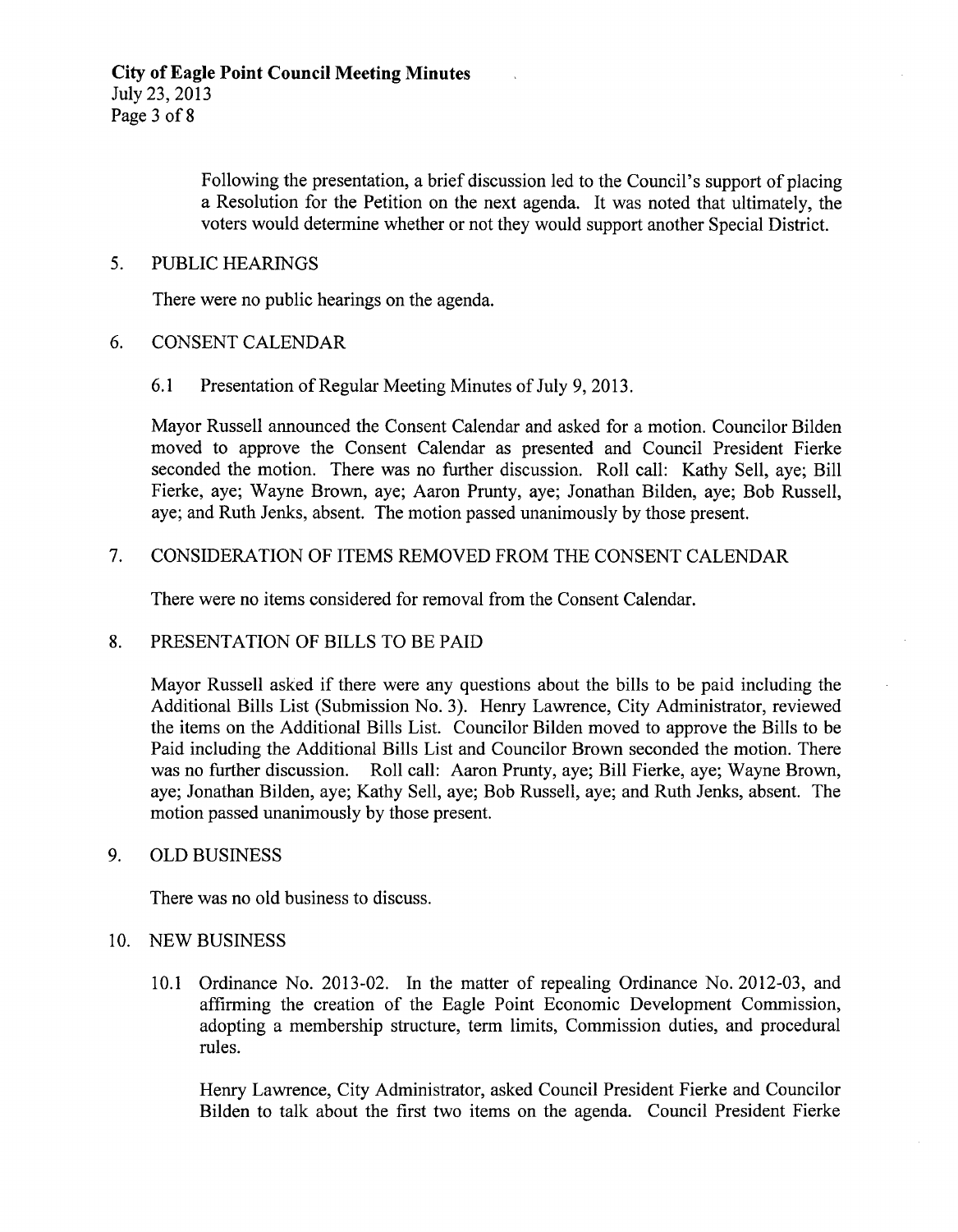explained that he and Councilor Bilden had been appointed to review the Council Rules. As part of that, they identified needed changes to the establishment of the Economic Development Commission as well as the Parks & Recreation Commission. Councilor Bilden noted the most significant change in the Ordinance would be the option to allow for one of the seven members to be a non-resident of Eagle Point. In such <sup>a</sup> case, the non-resident would have strong ties to the community such as <sup>a</sup> business owner. Mayor Russell initiated discussions about allowing for two non-resident members. Discussion followed without opposition.

Mayor Russell asked for a motion to approve **Ordinance No. 2013-02**. Councilor Bilden made a motion to approve Ordinance No. 2013-02, with a revision to allow for two non-resident members instead of one non-resident member, and Councilor Sell seconded the motion. There was no further discussion. Roll call: Jonathan Bilden, aye; Aaron Prunty, aye; Wayne Brown, aye; Kathy Sell, aye; Bill Fierke, aye; Bob Russell, aye; and Ruth Jenks, absent. unanimously by those present.

10.2 Resolution No. 2013-43. A Resolution establishing a Parks & Recreation Commission and adopting a membership structure, term limits, Commission duties and procedural rules, and rescinding Resolution No. 2002-53.

Council President Fierke introduced the Resolution and explained it had been difficult for this Commission to have a quorum for its meetings. The proposed Resolution would add an additional voting member for a total of seven voting members and clarified the student representative was a non-voting member. Discussion followed and it was noted that the establishment of this Commission was different than the previous item. The membership structure for this Commission allows for six residents from within the City limits and/or Urban Growth Boundary.

Mayor Russell asked for a motion to approve Resolution No. 2013-43. Councilor Bilden made a motion to approve Resolution No. 2013-43 and Councilor Sell seconded the motion. There was no further discussion. Roll call: Aaron Prunty, aye; Kathy Sell, aye; Jonathan Bilden, aye; Wayne Brown, aye; Bill Fierke, aye; Bob Russell, aye; and Ruth Jenks, absent. The motion passed unanimously by those present.

10.3 Resolution No. 2013-44. A Resolution appointing School District No. 9 Representatives to the Parks and Recreation Commission, and Economic Development Commission.

Henry Lawrence, City Administrator, explained that School Superintendent Cynda Rickert requested the appointment of Allen Barber, Human Resources Director, to the Economic Development Commission, replacing Harry Hedrick; and Bryan Wood, Assistant Principal/Athletic Director, to the Parks and Recreation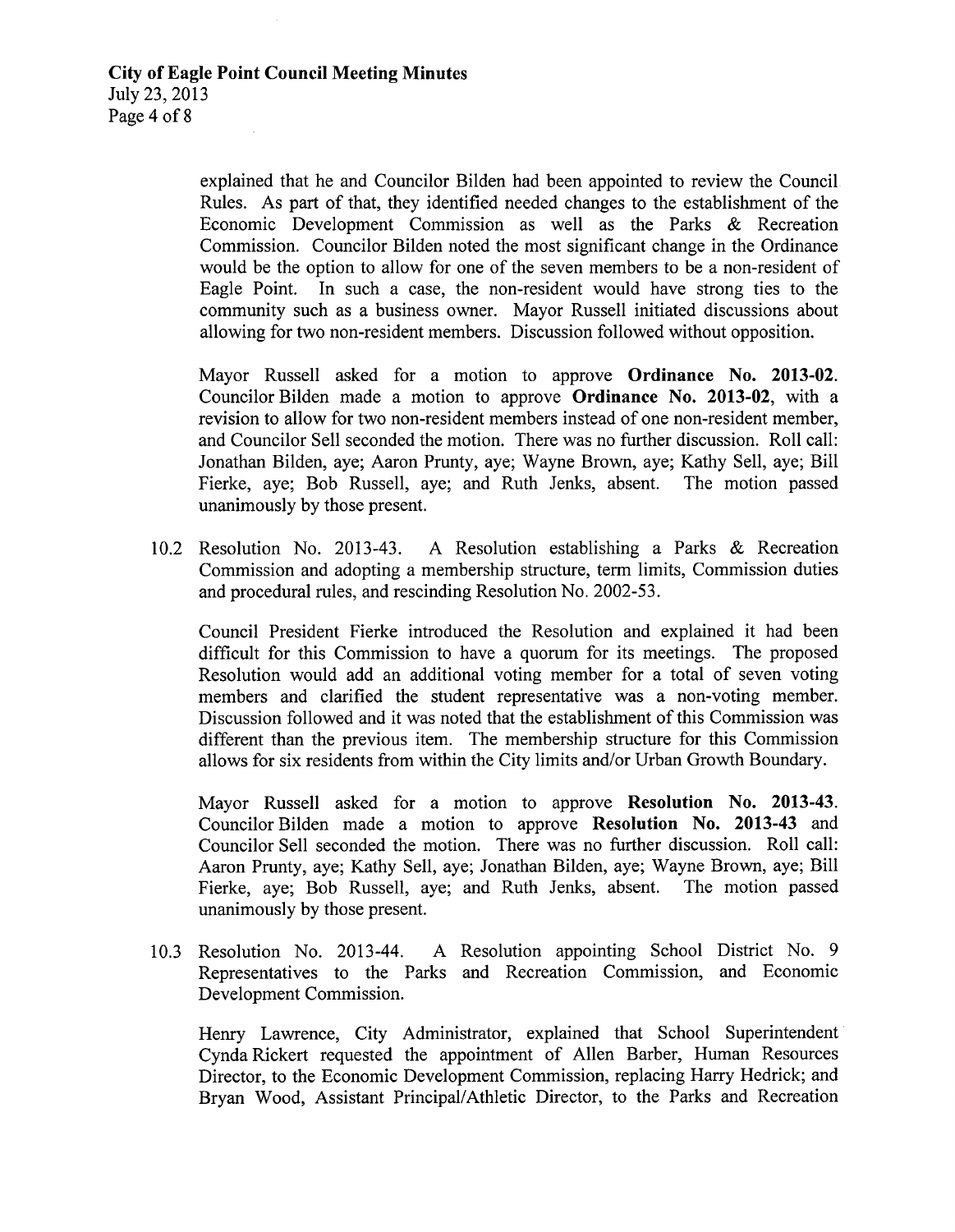Commission. The Council discussed and made favorable comments about the selection of appointments.

Mayor Russell asked for <sup>a</sup> motion to approve Resolution No. 2013-44. Councilor Sell made a motion to approve Resolution No. 2013-44 and Councilor Bilden seconded the motion. There was no further discussion. Roll call: Bill Fierke, aye; Aaron Prunty, aye; Wayne Brown, aye; Kathy Sell, aye; Jonathan Bilden, aye; Bob Russell, aye; and Ruth Jenks, absent. The motion passed unanimously by those present.

10.4 Resolution No. 2013-45. A Resolution adopting the City of Eagle Point Emergency Operations Plan.

Vern Thompson, Police Chief, introduced the Emergency Operations Plan which defines how the City would operate in the event of an emergency. Corrections to <sup>a</sup> prior version had been made and additional revisions could be made if needed. It was noted the Council should receive training through the FEMA (Federal Emergency Management Agency) website. Mr. Lawrence stated a list of on-line courses would be sent to the Council.

Mayor Russell asked for a motion to approve Resolution No. 2013-45. Councilor Bilden made a motion to approve Resolution No. 2013-45 and Councilor Brown seconded the motion. There was no further discussion. Roll call: Kathy Sell, aye; Jonathan Bilden, aye; Bill Fierke, aye; Wayne Brown, aye; Aaron Prunty, aye; Bob Russell, aye; and Ruth Jenks, absent. The motion passed unanimously by those present.

10.5 Resolution No. 2013-46. A Resolution authorizing a 2013 Fund Exchange Agreement with the Oregon Department of Transportation for 2013 City Pavement Maintenance Project.

Robert Miller, Public Works Director, explained the purpose of the Agreement was to provide funding for pavement maintenance via exchange of federal funds for state funding. Although the exchange rate is . 94 cents per one dollar, using state funds allows greater flexibility in the use of funds for local street repairs. A portion of these funds will be used to fund the seal coat program that was passed at the last Council meeting. Mr. Miller provided <sup>a</sup> handout of the Seal Coat <sup>2013</sup> project Submission No. 4) with streets identified. A brief discussion followed about Linn Road being patched to improve ride quality. Mr. Miller also discussed funding by the Rogue Valley Metropolitan Planning Organization (RVMPO) which he will present at a future Council meeting.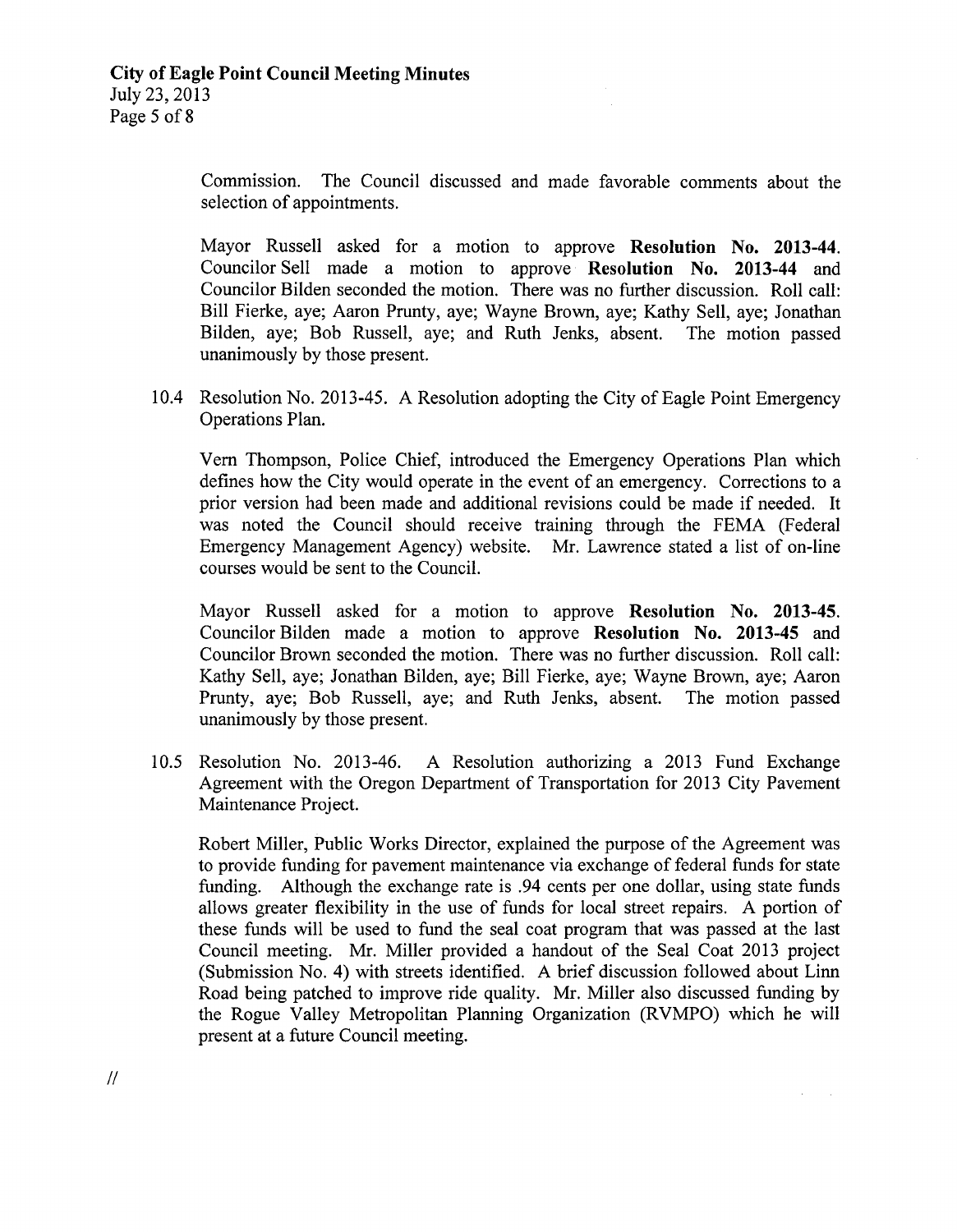#### 11. REPORTS FROM CITY COUNCIL AND CITY COMMITTEE REPRESENTATIVES

Council President Fierke reported on the School Board Meeting of July 10. Mary Ann Olsen was elected as the Chair, and Ted Dole will continue as the Vice Chair. Additionally, Council President Fierke reported discussions with School Superintendent Rickert regarding the student exchange program with Eagle Point's Sister City, Showa, Japan. School District No. 9 is interested in the program and they will involve their leadership team at the first meeting of the school year.

Councilor Bilden reported the League of Oregon Cities (LOC) Board had met in Executive Session last week. He also expressed appreciation for the opportunity of working on the Council Rules. Discussion ensued which led to scheduling <sup>a</sup> Study Session on August 27, to review the Council Rules prior the Regular City Council Meeting.

Councilor Prunty reported on the Parks and Recreation Commission meeting of July 11. At that meeting, Dennis Mihocko made a presentation about starting an Eagle Point Parks Foundation to assist the City with Parks and Recreation.

Councilor Brown reported on the Rogue Valley Sewer Services (RVSS) Board Meeting. One special item of importance was RVSS's quick response to a waste hauler contamination issue which eliminated the need for closures.

Councilor Sell did not provide a report.

Mayor Russell reported attending a Water Commission meeting and planned to attend the Oregon Mayors Association Summer Conference scheduled for July 25 - 29. On <sup>a</sup> very positive note, Mayor Russell announced the Saturday Market was back and confirmed the dates of August <sup>3</sup> and September 7. He concluded by expressing his appreciation to Suzi Collins for her work with the Saturday Market and encouraged support of the Saturday Market.

#### 12. STAFF REPORTS

Mike Upston, Planning Director, attended <sup>a</sup> recent RVMPO meeting including <sup>a</sup> presentation by the Department of Land Conservation and Development (DLCD). The DLCD's presentation was about strategic assessment of transportation plans and land use policies. One of their goals to be reached by <sup>2035</sup> is <sup>a</sup> 19% reduction in emissions and 20% reduction in vehicle miles traveled. The Rogue Valley is not required to participate but this topic will be discussed with other agencies in the area. Regarding the Transit Study, the Rogue Valley Transit District's (RVTD's) staffing and work hours has fluctuated; however, work is still in progress and an update is anticipated sometime in August or soon afterwards. A brief discussion followed about the progress of building development for the coffee house. Although that project has not begun, the land use decision runs with the land and is good for a period of two years.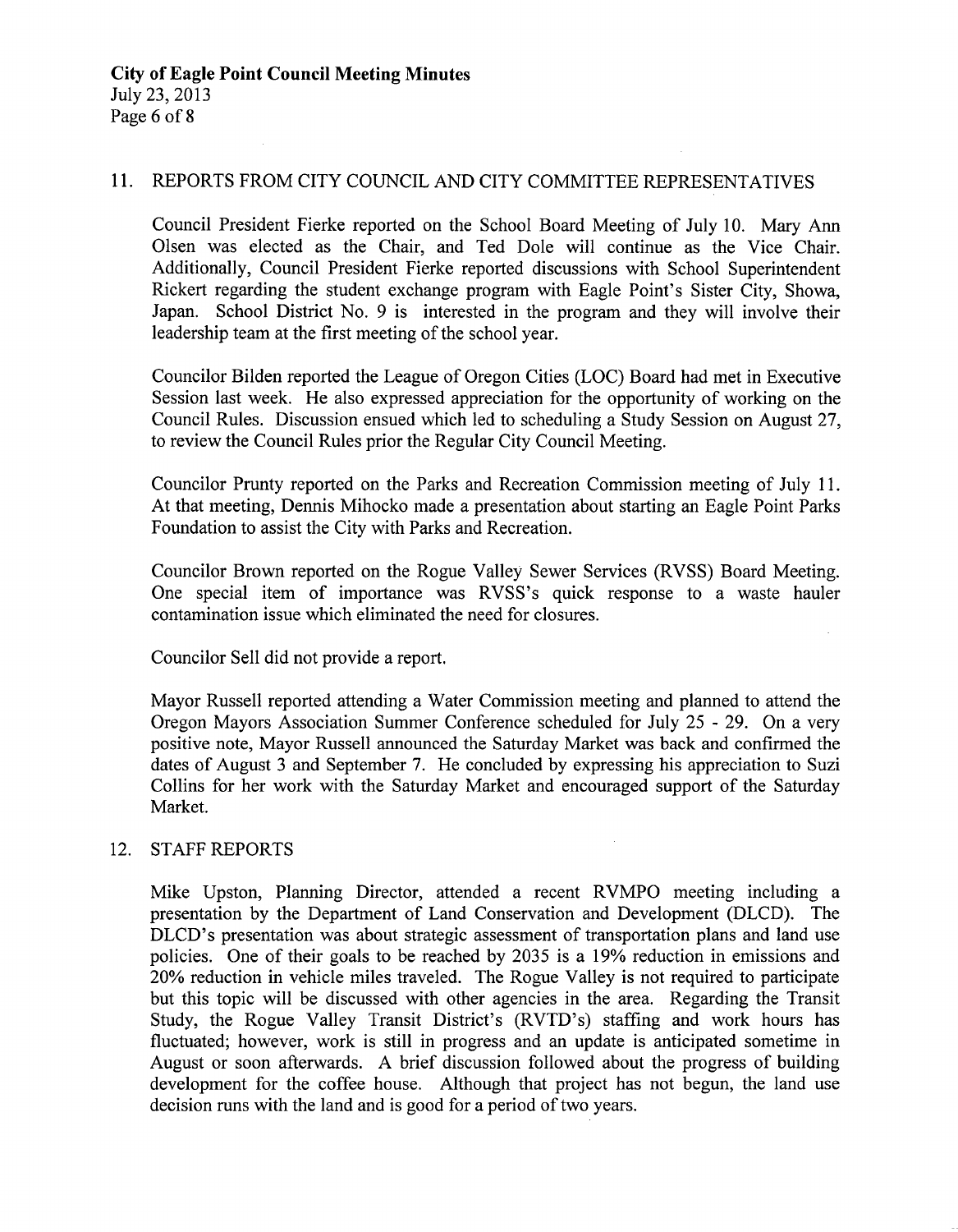Robert Miller, Public Works Director, stated the Public Works Department is continuing to monitor water pressure throughout neighborhoods. Additionally, he reported requesting the Eagle Point Golf Course homeowner's association to have residents contact Gary Shipley, Public Works Supervisor, or himself if they suspect a leak. Leak detection and meter testing is being conducted as part of the City's conservation plan. Pathway meter testing is being conducted as part of the City's conservation plan. construction is in progress as well. An inquiry was made about the future Barton Road closure and Mr. Miller will report back with an estimated closure date.

Police Chief Thompson provided the City Council with t-shirts to wear during National Night Out on August 6, 6:00 p.m. to 9:00 p.m., at Chamberlain Park. Chief Thompson also reported on dangerous buildings and efforts underway to remedy the issues related to those buildings.

Henry Lawrence, City Administrator, reported the City Attorney was excused from the Council meeting as he was attending <sup>a</sup> late night work meeting. Mr. Lawrence is working with Northwest Brochure Distribution LLC to distribute the City's brochure throughout Southern Oregon. He is also trying to locate <sup>a</sup> company that could provide distribution of the brochures in Northern California. Upcoming items to be addressed include refinancing water debt, discussion about projects identified in the Water Master Plan, and a presentation of the final Water Master Plan by Garrett Pallo, Civil West Engineering.

Cindy Hughes, City Recorder, announced an opening on the Parks and Recreation Commission that has been advertised in the Upper Rogue Independent. Applications will be accepted through July 30 for that opening and the newly created position will be advertised soon. Additionally, registration information was made about the upcoming League of Oregon Cities 88<sup>th</sup> Annual Conference scheduled in September.

13. INFORMATION

There were no information items for discussion.

13. EXECUTIVE SESSION PURSUANT TO ORS 192.660(2)(d), To conduct deliberations with persons designated by the governing body to carry on labor negotiations.

At 8:38 p.m., Mayor Russell opened the Eagle Point City Council Executive Session pursuant to ORS 192.660(2)(d). Following discussion, Mayor Russell closed the Executive Session at 9:11 p.m.

 $\mathcal{L}_{\rm{max}}$ 

- $\overline{H}$
- $\mu$
- 
- $\mathcal{U}$